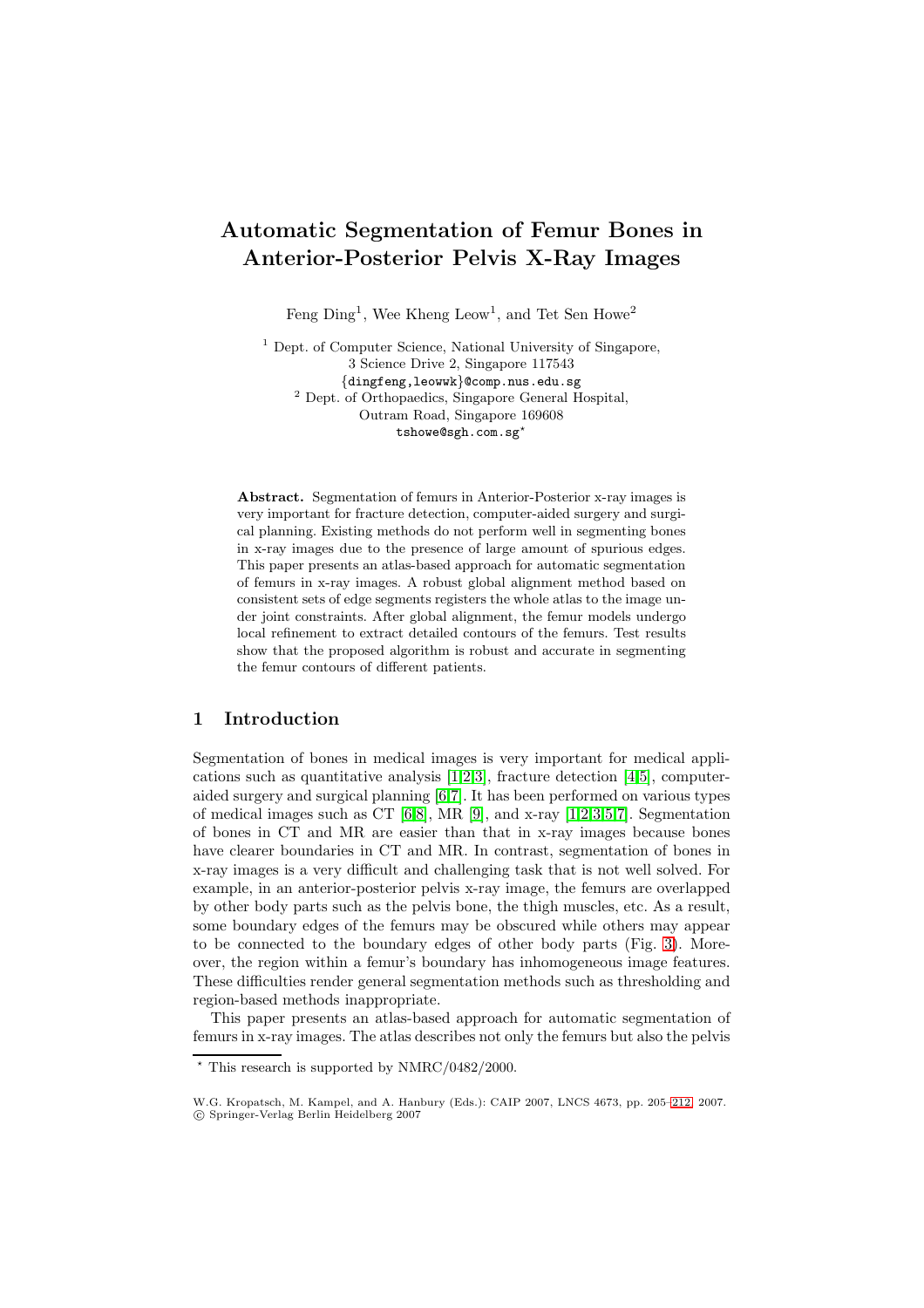#### 206 F. Ding, W.K. Leow, and T.S. Howe

and the joints between them. The segmentation algorithm consists of two stages: global alignment (Section [4\)](#page-2-0) and local refinement (Section [5\)](#page-5-0). A robust method globally aligns the model of each bone in the atlas to the edges in the image subject to joint constraint. The pelvis and femur models constrain each other's position and orientation, making the algorithm more robust against supurious features in the image. After global alignment, a level set method with shape constraint is applied to deform the femur models to extract detailed contours of the femurs. Compared to existing segmentation algorithms, this approach is more robust and accurate in segmenting the femur contours of different patients.

## **2 Related Work**

Existing medical image segmentation methods fall into several categories [\[10\]](#page-7-10). Region-based methods assume intra-region homogeneity, and usually produce over-segmented results. Classfication-based methods do not consider spatial information. Therefore, the segmented regions are disjoint. Deformable modelbased algorithms need good initialization. The deformation needs to be well controlled to prevent leakage. In comparison, atlas-based methods [\[7](#page-7-6)[,8](#page-7-7)[,11,](#page-7-11)[12\]](#page-7-12), which register reference atlases to the target images, are more promising because the atlases contain domain knowledge that guides the segmentation process.

For femur segmentation in x-ray images, the method of Chen *et al.* [\[5\]](#page-7-4) segments femurs by first detecing parallel lines in the shaft region and circles in the femoral heads to initialize a 2D model. The model is then deformed by a snake algorithm with curvature constraint. Spurious edges can affect the initialization of the snake model, and attract the snake towards them.

The method of Boukala et al. [\[7\]](#page-7-6) segments pelvis and femurs in AP x-ray images. It registers the mean shape of the training samples to the input image by explicitly finding correspondence using shape context descriptor [\[13\]](#page-7-13), which is a log-polar edge point histogram. Active shape model is applied to deform the registered atlas to extract detailed bone contours. Note that randomly located spurious edges in the image may cause edge points counting in shape context to fail. This problem is very serious for AP x-ray images due to the presence of large amount of spurious edges. As a result, it will lead to incorrect correspondence.

In contrast, the proposed algorithm does not rely only on feature matching to determine correspondence from the atlas contours to the extracted edges. Instead, it generates multiple possible matches and adopts a robust method to identify the more likely candidates based on consistent sets of edge segments. Level set method with shape constraint is used to deform the aligned atlas to extract detailed femur contours.

# **3 Pelvis Atlas**

Our approach constructs an atlas that captures not only the femurs but also the pelvis and the joints that connect them  $(Fig. 1(c))$  $(Fig. 1(c))$  $(Fig. 1(c))$ . Each bone model is constructed from 20 manually segmented training samples that are represented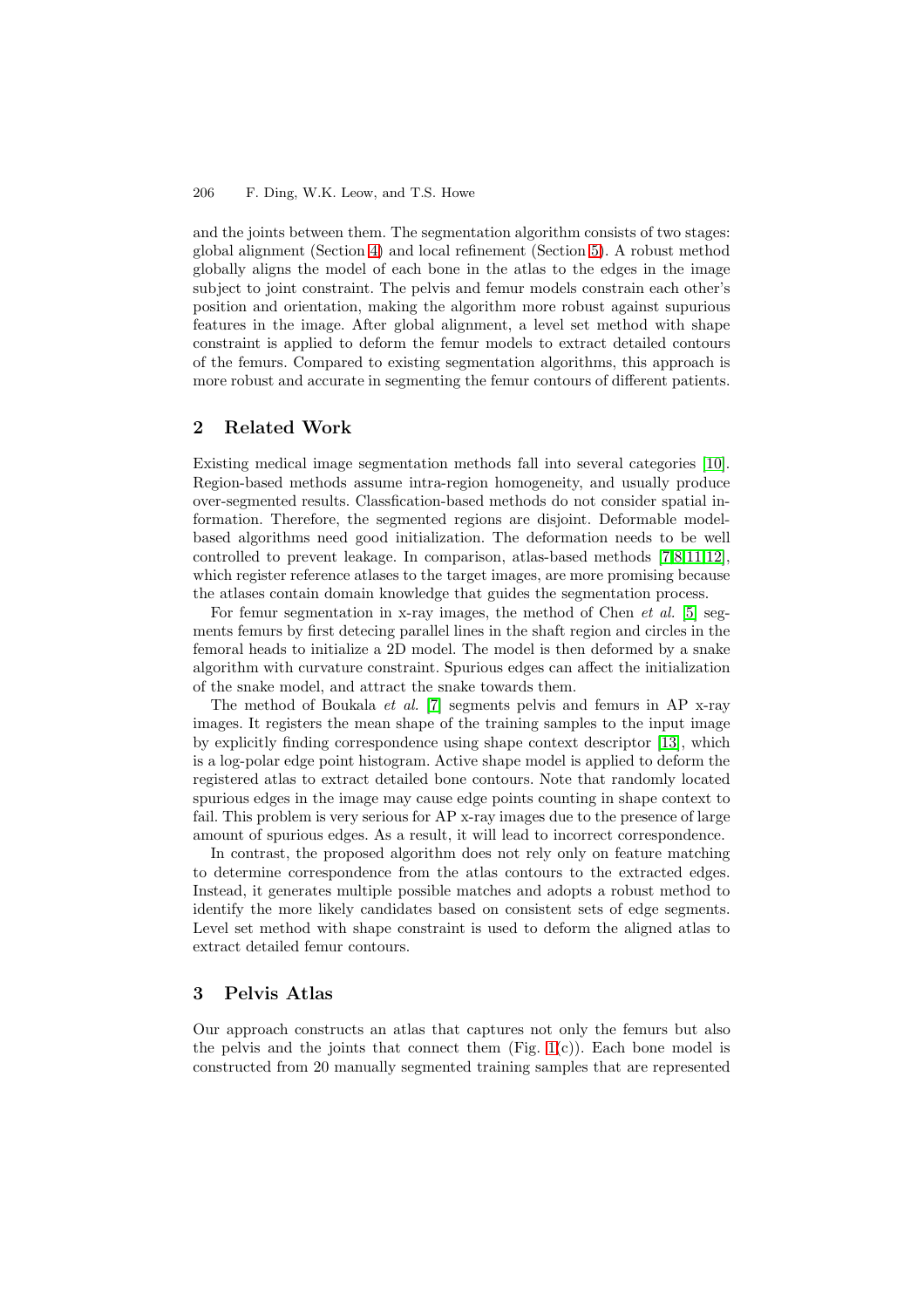

<span id="page-2-1"></span>Fig. 1. Pelvis atlas. (a) Superposition of 20 aligned training samples. (b) Level set representation of the mean shape. White curve: zero level set. (c) Constructed atlas.

as level set functions (signed distance maps, Fig. [1\(](#page-2-1)b)). The shaft regions of these samples are cut to the same length. These samples are automatically aligned under rigid transformations by maximizing their overlapping areas (Fig. [1\(](#page-2-1)a)). Next, Principal Component Analysis (PCA) is applied to compute the eigenshapes of the model. The mean shapes of femurs are then connected to that of the pelvis at the joint positions (Fig.  $1(c)$ ). The shafts of the femur model are extended for matching long femurs in the images.

## <span id="page-2-0"></span>**4 Global Alignment**

The goal of global alignment is to align the model's position and orientation to match the bones in the image. The scale ratio is assumed to be approximately 1. Each of the three model contours of the bones (two femurs and one pelvis) in the atlas needs to be aligned under a different rigid transformation subject to the joint constraints because the femurs can rotate about the joints.

The algorithm contains four main stages:

- 1. Extraction of edge segments from the input x-ray image.
- 2. Estimation of possible correspondence between model contours and edge segments.
- 3. Determination of a consistent set of edge segments that correspond to each model contour.
- 4. Compute transformations and register each model contour to the image.

These stages are discussed in the following sections.

#### **4.1 Edge Segment Extraction**

Histogram equalization is first applied to the input image to roughly normalize the intensity and contrast of the image. Next, edges are extracted from the normalized image using Canny edge detector, and edge direction at each edge point is computed. Finally, connected edge points are joined to form edge segments. Edge segments that are too short are regarded as noise and discarded.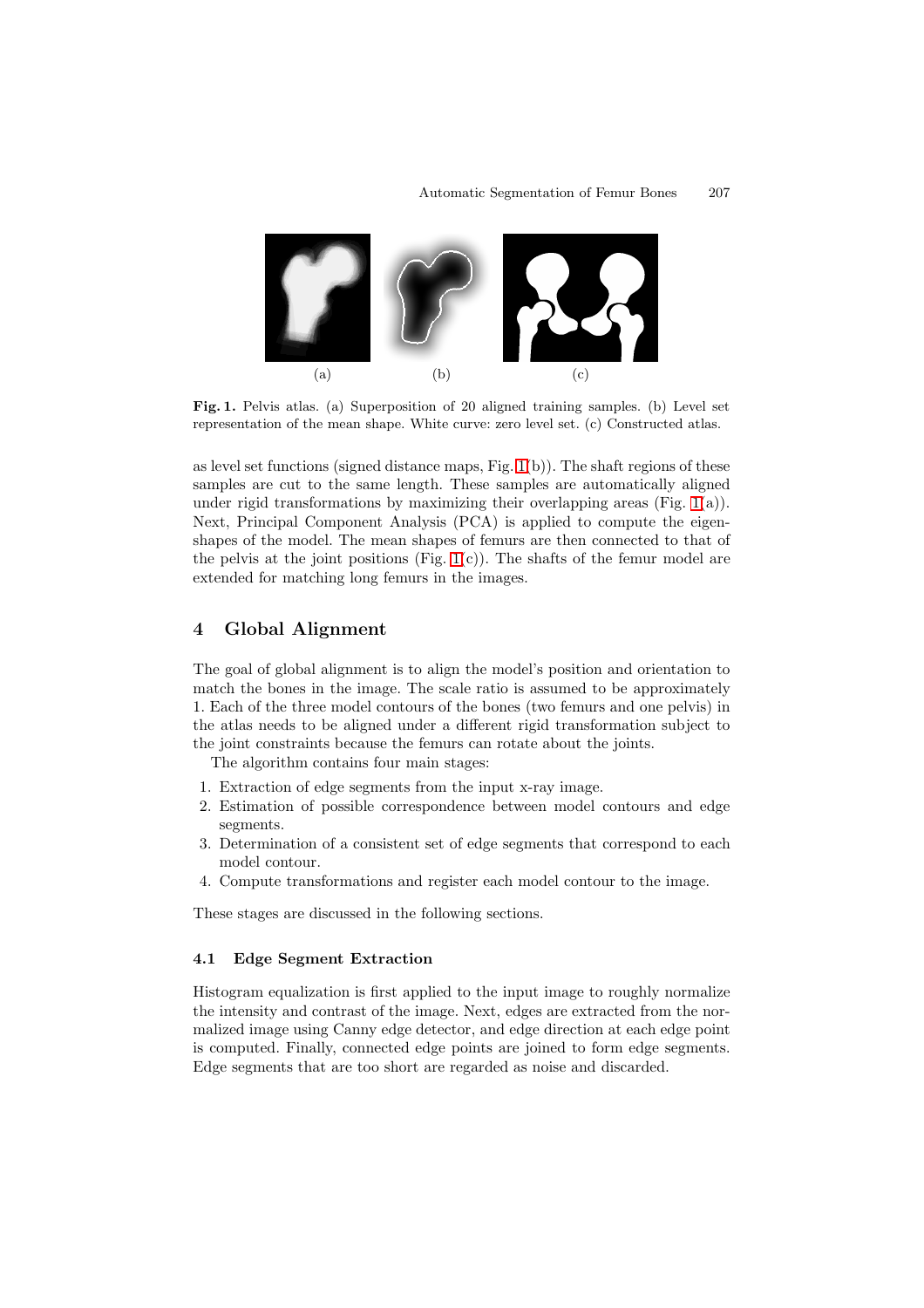208 F. Ding, W.K. Leow, and T.S. Howe

#### **4.2 Estimation of Possible Correspondence**

This stage determines the possible correspondence between the edge segments and the bone models. Let e denote an edge segment with edge points  $\mathbf{p}_i$ ,  $i = 1, \ldots, m$ , whose edge directions are given by the unit vectors  $\mathbf{u}_i$ . Let c denote a model contour of a bone with contour points  $\mathbf{q}_i$ ,  $j = 1, \ldots, n$  and contour directions  $\mathbf{v}_j$ . If c is a closed contour, then  $\mathbf{q}_{n+1} = \mathbf{q}_1$ . As an edge segment of a bone may contain edge points that do not correspond to the model contour, the objective of this stage is to find the longest sub-sequence  $e' = e(a, l) = (\mathbf{p}_a, \dots, \mathbf{p}_{a+l})$  of e that corresponds to a sub-sequence  $c' = c(b, l) = (\mathbf{q}_b, \ldots, \mathbf{q}_{b+l})$  of c, for some a and b, where l is the length of the sub-sequence. If  $c$  is an open contour, then the following boundary condition holds for the longest corresponding sub-sequences  $e'$  and  $c'$ : either (1)  $\mathbf{p}_a = \mathbf{p}_1$  and  $\mathbf{q}_{b+l} = \mathbf{q}_n$  or (2)  $\mathbf{p}_{a+l} = \mathbf{p}_m$  and  $\mathbf{q}_b = \mathbf{q}_1$ . Otherwise, the longest  $e' = e$ .

The similarity  $s(e', c')$  between  $e'$  and  $c'$  is defined in terms of three factors:

$$
s(e',c') = \eta(e',c')\rho(e',c')\psi(e',c').
$$
 (1)

The global direction similarity  $\eta(e', c')$  measures the overall directional alignment between  $e'$  and  $c'$  based on the global direction vectors  $\boldsymbol{\theta}$  of  $e'$  and  $c'$ :

$$
\eta(e',c') = \begin{cases} \exp[-\lambda_1(1-\theta(e')\cdot\theta(c'))] & \text{if } \theta(e')\cdot\theta(c') > \tau \\ 0 & \text{otherwise} \end{cases}
$$
 (2)

where  $\tau$  is a threshold, and  $\lambda_1$  is a constant parameter. The global direction  $\theta$ (*e'*) of *e'* (similarly for *c'*) is estimated by the mean of its edge point directions:  $\theta(e') = \sum_{i=a}^{a+l} \mathbf{u}_i/(l+1).$ 

The local direction similarity  $\rho(e', c')$  measures the degree of match between the edge point directions of  $e'$  and  $c'$ . It is computed as the similarity between their edge point directions relative to their global directions:

$$
\rho(e', c') = \frac{1}{l+1} \sum_{i=a}^{a+l} (\mathbf{u}_i - \theta(e')) \cdot (\mathbf{v}_{f(i)} - \theta(c')) \tag{3}
$$

where f is a mapping function that maps  $\mathbf{p}_i$  to  $\mathbf{q}_j$ , i.e.,  $j = f(i)$ .

The local position similarity  $\psi(e', c')$  measures the degree of match between the positions of the edge points of  $e'$  and  $c'$ :

$$
\psi(e', c') = \exp\left[-\frac{\lambda_2}{l+1} \sum_{i=a}^{a+l} \|\mathbf{p}_i - \mathbf{q}_{f(i)}\|^2\right].
$$
 (4)

where  $\lambda_2$  is a constant parameter.

Given the similarity  $s(e', c')$ , the longest best matching sub-sequences of e and c are the pair  $e(a^*, l^*)$  and  $c(b^*, l^*)$  that maximize the sub-sequence similarity:

$$
s(e(a^*,l^*),c(b^*,l^*)) = \max_{a,b,l} s(e(a,l),c(b,l)).
$$
\n(5)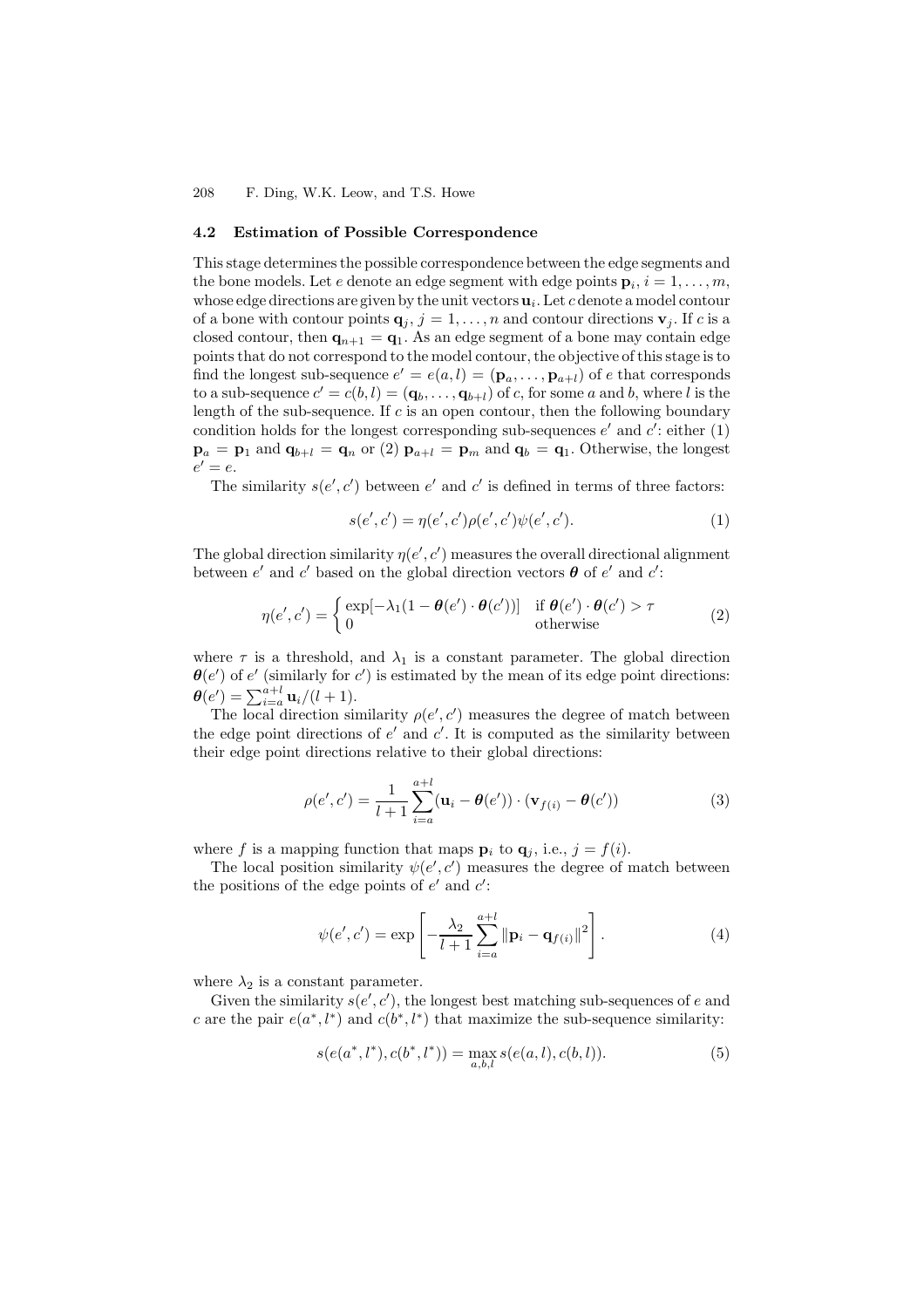## **4.3 Determination of Consistent Sets**

The previous stage will find many possible corresponding edge segments for each model contour. Some of them are correct correspondences while the others are not. Since the bone is rigid, it must be possible to register the model contour to a set of consistent edge segments under the same rigid transformation.

Let  $e'_{k}$  correspond to sub-sequence  $c'_{k}$  of c. The rigid transformation  $T_{k}$  from  $c'_{k}$  to  $e'_{k}$  is computed using the algorithm in [\[14\]](#page-7-14). The computed transformation  $T_k$  is then applied to the whole model contour c. Two transformations  $T_i$  and  $T_k$  on c are consistent if they produce similar transformations of c:

$$
d(c,T_i,T_k) = \frac{1}{|c|} \sum_{\mathbf{q}_j \in c} ||T_i(\mathbf{q}_j) - T_k(\mathbf{q}_j)||^2.
$$
 (6)

The smaller the d, the more consistent are the transformations. Given a set  $S(c)$ of edge segments  $e'_{k}$  for model contour c with associated transformations  $T_{k}$ , the overall consistency of the set is then defined by the maximum difference  $D(S)$ :

$$
D(S(c)) = \max_{e'_i, e'_k \in S(c)} d(c, T_i, T_k).
$$
 (7)

The smaller the D, the more consistent is the set. Given a consistent set  $S(c)$ , the overall transformation T between c and every  $e'_{k} \in S(c)$  is computed using the algorithm in [\[14\]](#page-7-14). For each model contour, multiple consistent sets are sampled using RANSAC [\[15\]](#page-7-15), each having an overall transformation (Fig. [2\)](#page-4-0). So a model contour c has a set  $\Gamma(c)$  of possible transformations that map c to consistent sets of edge segments.



<span id="page-4-0"></span>**Fig. 2.** Determine optimal transformations. (a) Correct correspondence of edge segments (black line) leads to registration (green) with small registration error. (b) Incorrect correspondence leads to incorrect registration with large error.

#### **4.4 Computation of Optimal Transformations**

This step computes the optimal transformation for each model contour c subject to joint constraints. Let J denote a set of joints and  $\mathbf{x}(c_r, c_s) \in J$  denote the position where model contour  $c_r$  and  $c_s$  are connected to form a joint. The joint constraint is satisfied if the penalty  $P$  is small: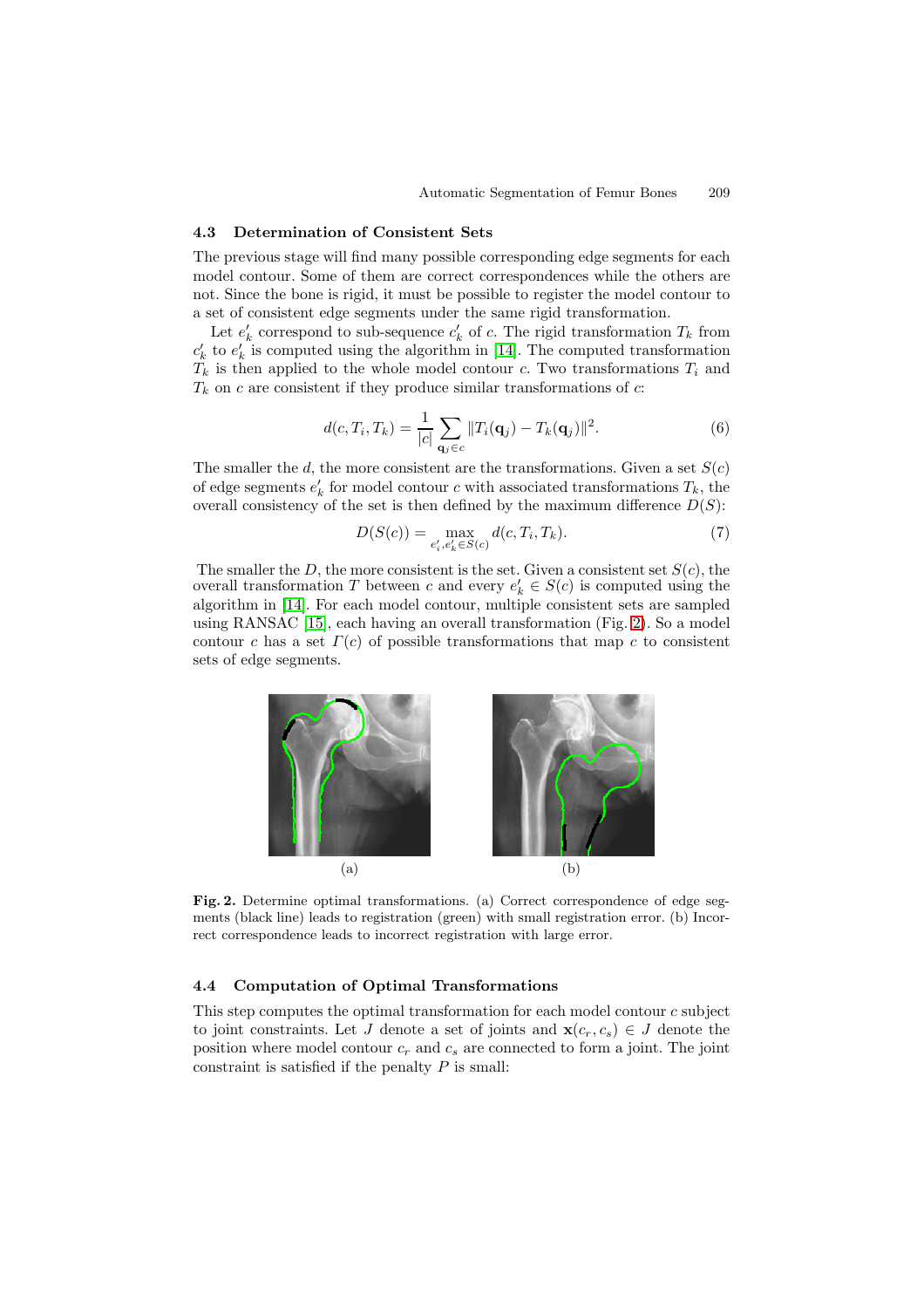210 F. Ding, W.K. Leow, and T.S. Howe

$$
P = \sum_{\mathbf{x}(c_r, c_s) \in J} ||T_r(\mathbf{x}(c_r, c_s)) - T_s(\mathbf{x}(c_r, c_s))||^2
$$
\n(8)

for some  $T_r \in \Gamma(c_r)$  and  $T_s \in \Gamma(c_s)$ . The registration error R measures the degree of match between the models and the edges in the image:

$$
R = \sum_{r=1}^{M} \sum_{\mathbf{q}_j \in c_r} ||T_r(\mathbf{q}_j) - g(\mathbf{q}_j)||^2
$$
\n(9)

where M is the number of model contours and  $g(\mathbf{q}_i)$  is the closest edge point in the image to  $q_i$ . So, the optimal transformations of the models are obtained by determining the optimal  $T_r$  from the set  $\Gamma(c_r)$  of each model  $c_r$  that together minimize the total error  $E$ :

$$
E = R + \lambda_3 P \tag{10}
$$

where  $\lambda_3$  is a weighting parameter. Fig. [3\(](#page-6-0)a) shows a global alignment result.

## <span id="page-5-0"></span>**5 Local Refinement**

This stage deforms the globally aligned model contours to register to the femurs in the image. It iteratively evolves a level set function under dynamic directional gradient vector flow (DDGVF) [\[16\]](#page-7-16) subject to statistical shape constraint. DDGVF is an extension of GVF that computes GVF in both the positive and negative directions. It is originally proposed as an image force in the snake framework. In our algorithm, it is incorporated into the level set framework. When the level set function is evolving, only those edges having similar edge directions as the zero level set will contribute to the GVF. This allows the final zero level set to have the same edge point directions as the edges that attract it.

The shape constraint is incorporated into the level set function based on the method in [\[17\]](#page-7-17). In each iteration, the level set function is updated according to the linear combination of DDGVF, curvature and shape constraint as follows:

$$
\phi(t+1) = \phi(t) + \alpha_1 F \cdot \nabla \phi(t) + \alpha_2 \nabla \cdot \frac{\nabla \phi(t)}{|\nabla \phi(t)|} + \alpha_3 (\phi^*(t) - \phi(t)) \tag{11}
$$

where F is the force produced by DDGVF,  $\phi^*$  is the maximum a posterori (MAP) shape estimated based on the training samples, and  $\alpha_i$  are weighting parameters. The evolution of the level set is guided by the DDGVF term, kept smooth by the curvature term, and does not deform the shape too drastically. A sample local alignment result is shown in Fig. [3\(](#page-6-0)b).

### **6 Experiment and Discussion**

An experiment was performed to evaluate the accuracy of the atlas-based algorithm. The test set contained another 20 AP pelvis images of different patients,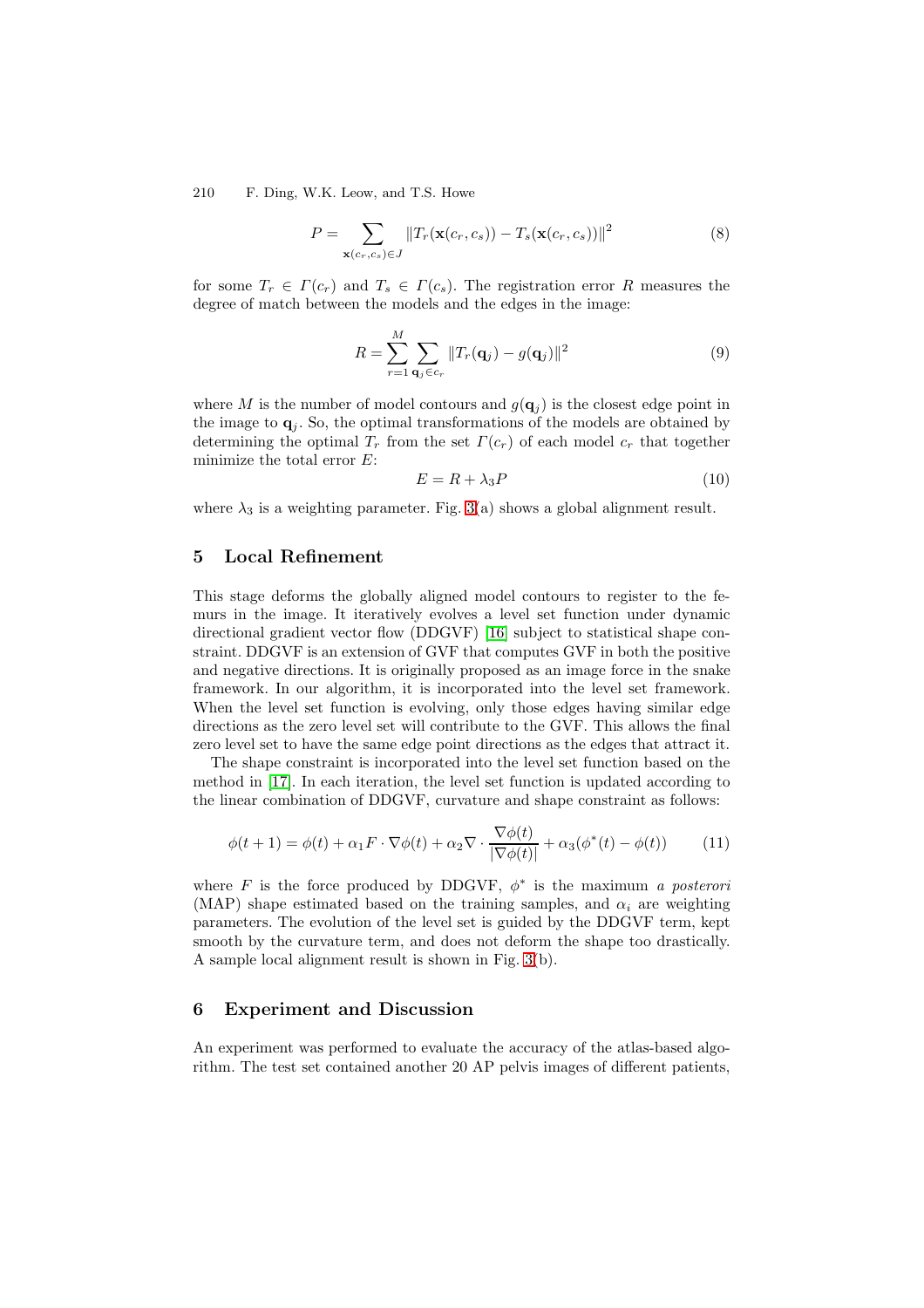

<span id="page-6-0"></span>**Fig. 3.** Sample results. (a) Global alignment result (red curve). (b) Segmented femur (black region) after local refinement.

| Image No.   |      | $\overline{2}$ | 3    |      | 5    | 6    | ⇁    |      |      | 10   |
|-------------|------|----------------|------|------|------|------|------|------|------|------|
| <b>RMSD</b> | 3.90 | 3.60           | 3.46 | 2.50 | 77   | 3.99 | 2.77 | 3.97 | 2.80 | 3.74 |
| Image No.   | 11   | 12             | 13   | 14   | 15   | 16   |      | 18   | 19   | 20   |
| <b>RMSD</b> | 3.26 | 3.10           | 2.17 | .53  | 1.68 | 3.91 | 1.69 | 2.70 | 4.57 | 3.28 |

<span id="page-6-1"></span>**Table 1.** Quantitative segmentation results

including both males and females. Test results show that on average, each femur contains 7 consistent sets, and each set contains 2 edge segments. For pelvis, the numbers are 7 and 3 respectively.

The root-mean-squared distances (RMSD) (in pixel) between the segmented femur contours and the manually segmented ground truth were computed (Table [1\)](#page-6-1). The average RMSD is 3.02 with standard deviation of 0.90. Compared to the image size of  $534 \times 440$ , an error of 3 pixels can be considered very accurate.

The segmentation problem becomes very challenging if the femur bones to be segmented are fractured. For minor (hairline) fractures, the proposed algorithm can still work since the femurs' shapes are unchanged. It is extremely difficult if femurs to be segmented contain major fractures, i.e., not only the shapes but also the topologies of femur contours can change. This problem requires further research.

# **7 Conclusion**

This paper presents an atlas-based approach for automatic segmentation of femurs in x-ray images. The atlas describes the femurs, the pelvis, and the joints that connect them. A robust method globally aligns the atlas to the input image by generating multiple possible matches, and identifying the more likely candidates based on consistent sets of edge segments. Level set method deforms the aligned atlas to